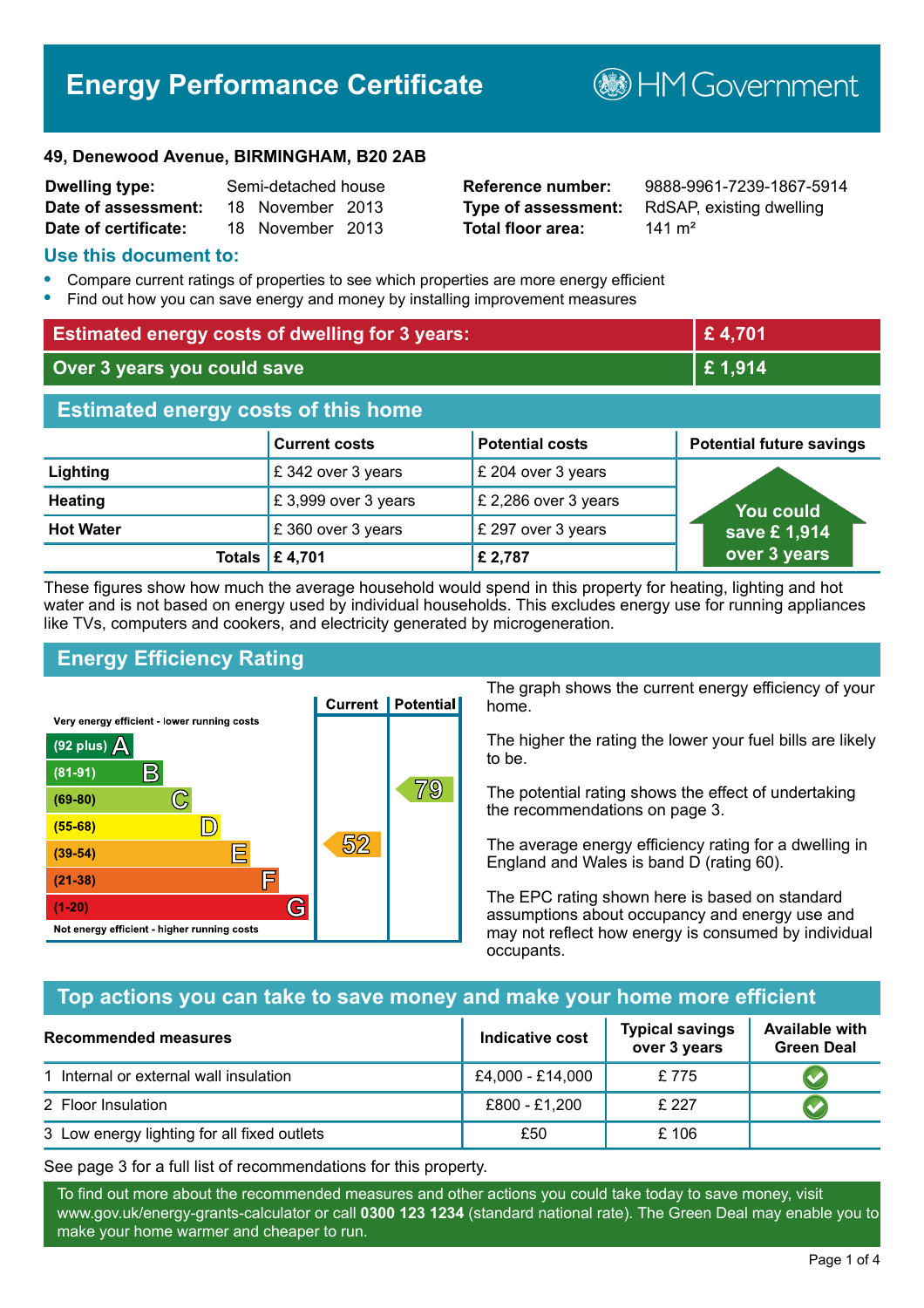#### 18 November 2013 RRN: 9888-9961-7239-1867-5914

**Energy Performance Certificate**

| <b>Element</b>        | <b>Description</b>                             | <b>Energy Efficiency</b> |
|-----------------------|------------------------------------------------|--------------------------|
| Walls                 | Solid brick, as built, no insulation (assumed) | ★★☆☆☆                    |
|                       | Cavity wall, as built, insulated (assumed)     | ★★★★☆                    |
| Roof                  | Pitched, 200 mm loft insulation                | ★★★★☆                    |
|                       | Pitched, insulated (assumed)                   | ★★★★☆                    |
| Floor                 | Solid, no insulation (assumed)                 |                          |
|                       | Solid, limited insulation (assumed)            |                          |
| Windows               | Mostly double glazing                          | ★★★☆☆                    |
| Main heating          | Boiler and radiators, mains gas                | ★★★★☆                    |
| Main heating controls | Programmer, no room thermostat                 | ★☆☆☆☆                    |
| Secondary heating     | Room heaters, smokeless fuel                   |                          |
| Hot water             | From main system                               | ★★★★☆                    |
| Lighting              | Low energy lighting in 33% of fixed outlets    | ★★★☆☆                    |

#### **Summary of this home's energy performance related features**

Current primary energy use per square metre of floor area: 271 kWh/m² per year

The assessment does not take into consideration the physical condition of any element. 'Assumed' means that the insulation could not be inspected and an assumption has been made in the methodology based on age and type of construction.

#### **Low and zero carbon energy sources**

Low and zero carbon energy sources are sources of energy that release either very little or no carbon dioxide into the atmosphere when they are used. Installing these sources may help reduce energy bills as well as cutting carbon. There are none provided for this home.

# **Your home's heat demand**

For most homes, the vast majority of energy costs derive from heating the home. Where applicable, this table shows the energy that could be saved in this property by insulating the loft and walls, based on typical energy use (shown within brackets as it is a reduction in energy use).

| <b>Heat demand</b>           | <b>Existing dwelling</b> | Impact of loft<br>insulation | <b>Impact of cavity</b><br>wall insulation | Impact of solid<br>wall insulation |
|------------------------------|--------------------------|------------------------------|--------------------------------------------|------------------------------------|
| Space heating (kWh per year) | 19,162                   | (139)                        | N/A                                        | (4, 176)                           |
| Water heating (kWh per year) | 2,317                    |                              |                                            |                                    |

You could receive Renewable Heat Incentive (RHI) payments and help reduce carbon emissions by replacing your existing heating system with one that generates renewable heat, subject to meeting minimum energy efficiency requirements. The estimated energy required for space and water heating will form the basis of the payments. For more information, search for the domestic RHI on the www.gov.uk website.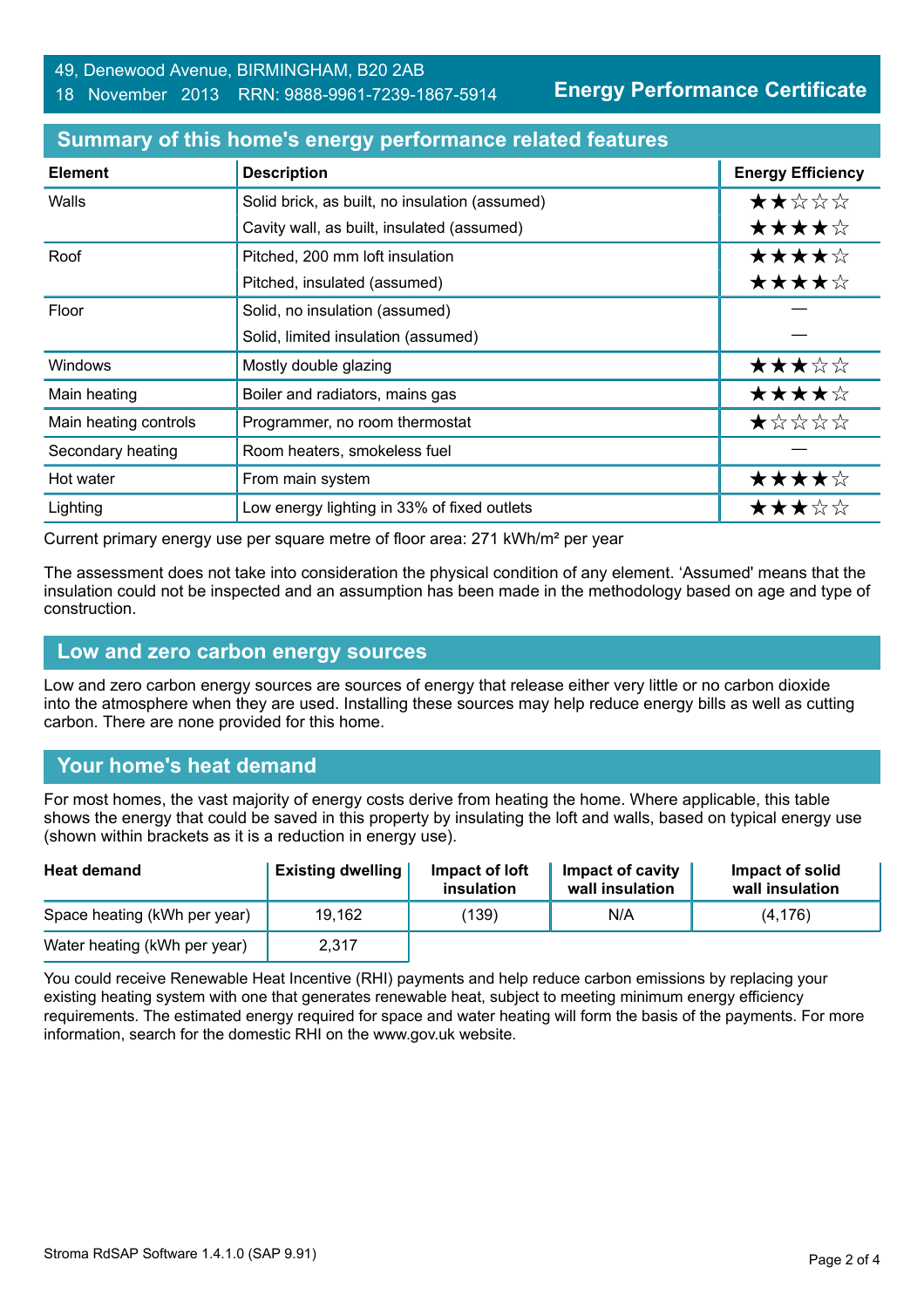#### 49, Denewood Avenue, BIRMINGHAM, B20 2AB 18 November 2013 RRN: 9888-9961-7239-1867-5914

#### **Recommendations**

The measures below will improve the energy performance of your dwelling. The performance ratings after improvements listed below are cumulative; that is, they assume the improvements have been installed in the order that they appear in the table. Further information about the recommended measures and other simple actions you could take today to save money is available at www.gov.uk/energy-grants-calculator. Before installing measures, you should make sure you have secured the appropriate permissions, where necessary. Such permissions might include permission from your landlord (if you are a tenant) or approval under Building Regulations for certain types of work.

Measures with a green tick  $\bullet$  may be supported through the Green Deal finance. If you want to take up measures with an orange tick **th** through Green Deal finance, be aware you may need to contribute some payment up-front.

| <b>Recommended measures</b>                    | <b>Indicative cost</b> | <b>Typical savings</b><br>per year | <b>Rating after</b><br><b>improvement</b> | <b>Green Deal</b><br>finance |
|------------------------------------------------|------------------------|------------------------------------|-------------------------------------------|------------------------------|
| Internal or external wall insulation           | £4,000 - £14,000       | £ 258                              | <b>D60</b>                                | $\blacktriangledown$         |
| <b>Floor Insulation</b>                        | £800 - £1,200          | £76                                | <b>D63</b>                                | $\blacktriangledown$         |
| Low energy lighting for all fixed outlets      | £50                    | £ 35                               | <b>D64</b>                                |                              |
| Heating controls (room thermostat and<br>TRVs) | £350 - £450            | £158                               | <b>D68</b>                                | $\blacktriangledown$         |
| Replace boiler with new condensing<br>boiler   | £2,200 - £3,000        | £ 110                              | C72                                       |                              |
| Solar photovoltaic panels, 2.5 kWp             | £9,000 - £14,000       | £ 233                              | C79                                       |                              |

#### **Alternative measures**

There are alternative measures below which you could also consider for your home.

- **•** Air or ground source heat pump
- **•** Micro CHP

# **Opportunity to benefit from a Green Deal on this property**

Green Deal Finance allows you to pay for some of the cost of your improvements in instalments under a Green Deal Plan (note that this is a credit agreement, but with instalments being added to the electricity bill for the property). The availability of a Green Deal Plan will depend upon your financial circumstances. There is a limit to how much Green Deal Finance can be used, which is determined by how much energy the improvements are estimated to **save** for a 'typical household'.

You may be able to obtain support towards repairs or replacements of heating systems and/or basic insulation measures, if you are in receipt of qualifying benefits or tax credits. To learn more about this scheme and the rules about eligibility, call the Energy Saving Advice Service on **0300 123 1234** for England and Wales.